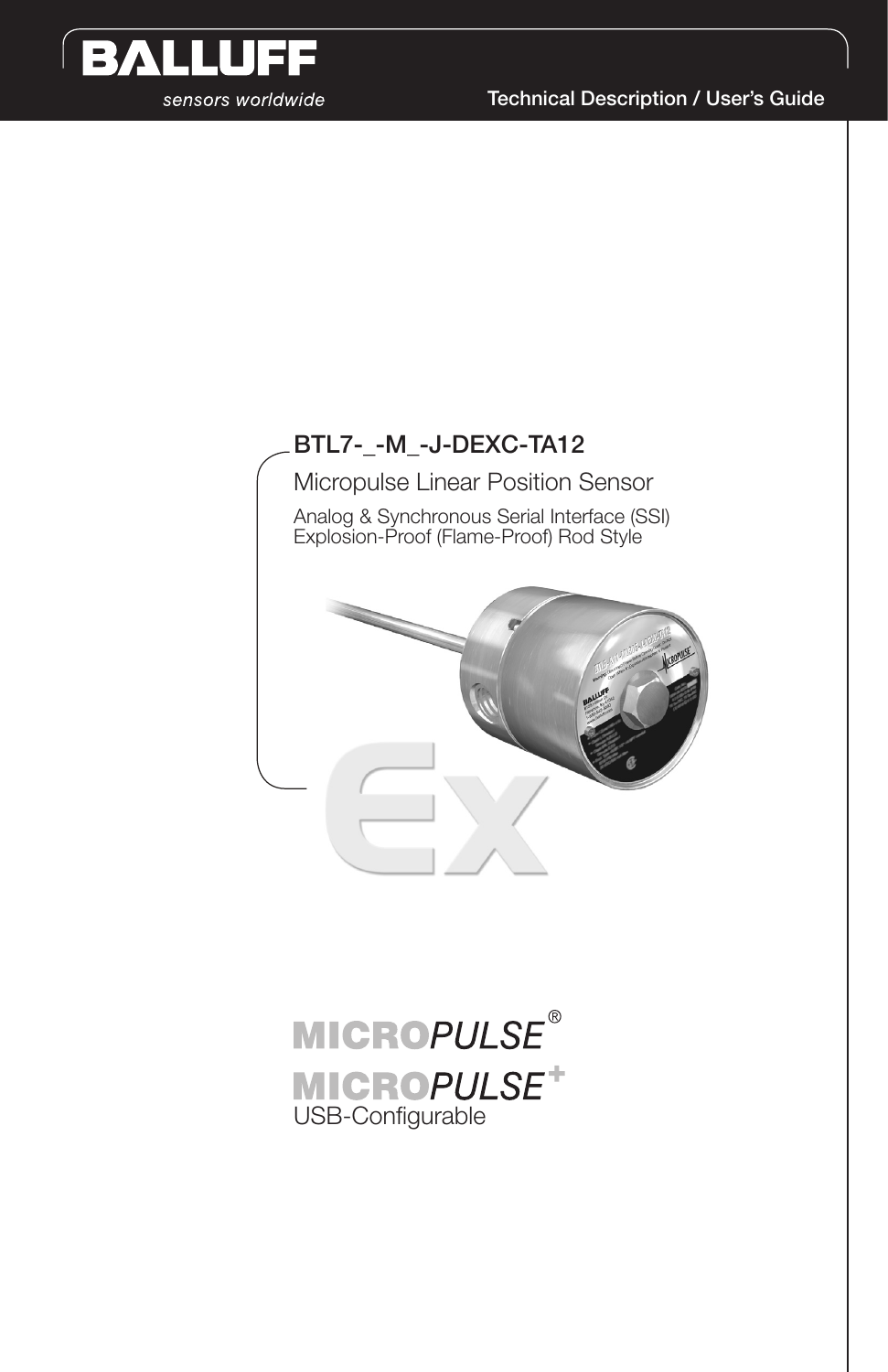# **MICROPULSE**

### **Contents**

| j.             |                                                                                   |
|----------------|-----------------------------------------------------------------------------------|
| 1              |                                                                                   |
| 1.1            |                                                                                   |
| 1.2            |                                                                                   |
| 1.3            |                                                                                   |
| $\overline{2}$ |                                                                                   |
| 2.1            |                                                                                   |
| 3              |                                                                                   |
| 4              |                                                                                   |
| 4.1            |                                                                                   |
| 4.2            |                                                                                   |
| 5              |                                                                                   |
| 5.1            |                                                                                   |
| 5.2            |                                                                                   |
| 5.3            |                                                                                   |
| 5.4            | Analog Programming Tool and USB Programming Hardware (PLUS Versions)  11          |
| 6              |                                                                                   |
| 6.1            | Installation Procedure (mounting bolt specifications, tightening torque, etc.) 12 |
| 6.2            |                                                                                   |
| 6.3            |                                                                                   |
| 6.4            |                                                                                   |
| 6.5            |                                                                                   |
| 6.6            |                                                                                   |
| 6.7            |                                                                                   |
| $\overline{7}$ |                                                                                   |

The CE Mark verifies that our  $\big($ products meet the requirements of EC Directive

2004/108/EC (EMC Directive)

and the EMC Law. Testing in our EMC Laboratory, which is accredited by DATech for Testing Electromagnetic Compatibility, has confirmed that Balluff products meet the EMC requirements of the following Generic Standards:

- EN 61000-6-4 (emission)
- EN 61000-6-2 (noise immunity)

Emission tests: RF Emission EN 55011 Group 1, Class A Noise immunity tests: Static electricity (ESD) EN 61000-4-2 Severity level 3 Electromagnetic fields (RFI) EN 61000-4-3 Severity level 3 Fast transients (Burst) EN 61000-4-4 Severity level 3 Surge EN 61000-4-5 Severity level 2 Line-induced noise induced by highfrequency fields EN 61000-4-6 Severity level 3 Magnetic fields EN 61000-4-8 Severity level 4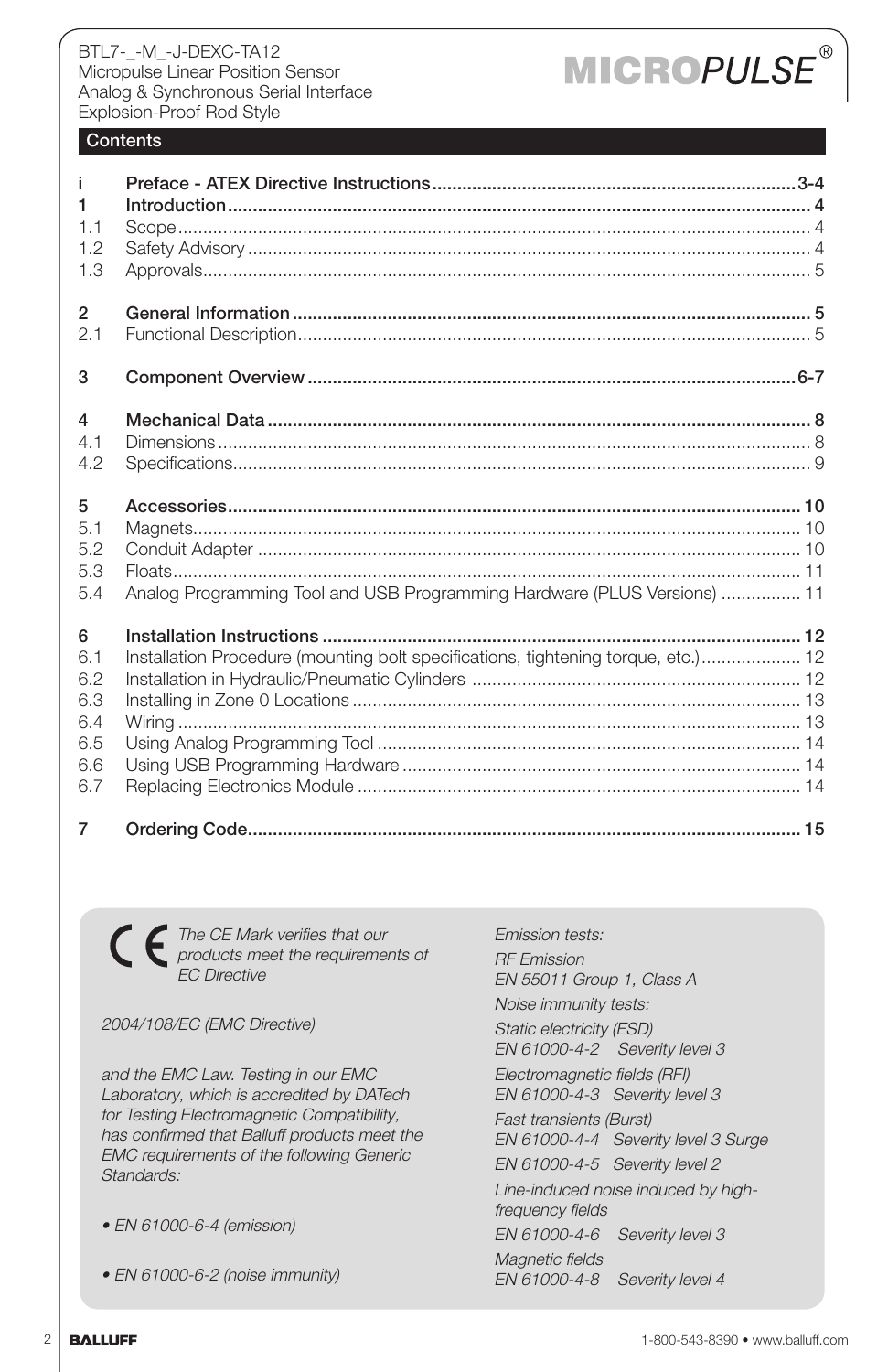

### Preface - ATEX Directive Instructions

### Instructions (European ATEX Directive 94/9/EC, Annex II, 1.0.6.)

The following instructions apply to equipment covered by certificate number SIRA 11ATEX1104X:

- 1. The equipment may be used with flammable gases and vapors with apparatus groups IIC and with temperature classes T6 and T5.
- 2. The equipment is certified for use in ambient temperatures in the range -50°C to +70°C (T6) or -50°C to +80°C (T5) and should not be used outside these ranges.
- 3. Installation shall be carried out by suitably trained personnel in accordance with the applicable code of practice, e.g. EN 60079-14: 2013.
- 4. Inspection and maintenance of this equipment shall be carried out by suitably trained personnel in accordance with the applicable code of practice, e.g. EN 60079-17: 2013.
- 5. Repair of this equipment shall be carried out by suitably trained personnel in accordance with the applicable code of practice, e.g. EN 60079-19: 2010.
- 6. Instructions for putting into service, use, and assembling this equipment are located in section 6 of this document.
- 7. Components to be incorporated into or used as replacement parts of the equipment shall be fitted by suitably trained personnel in accordance with the manufacturer's documentation.
- 8. The certification of this equipment relies upon the following materials used in its construction:
	- Flange Stainless Steel, 316L
	- Cover Stainless Steel, 316L (alternative: 304 Stainless Steel or Nitronics 60 or European equivalent 1.4404, 1.4571, 1.4305)
	- Viton (used for O-ring seals)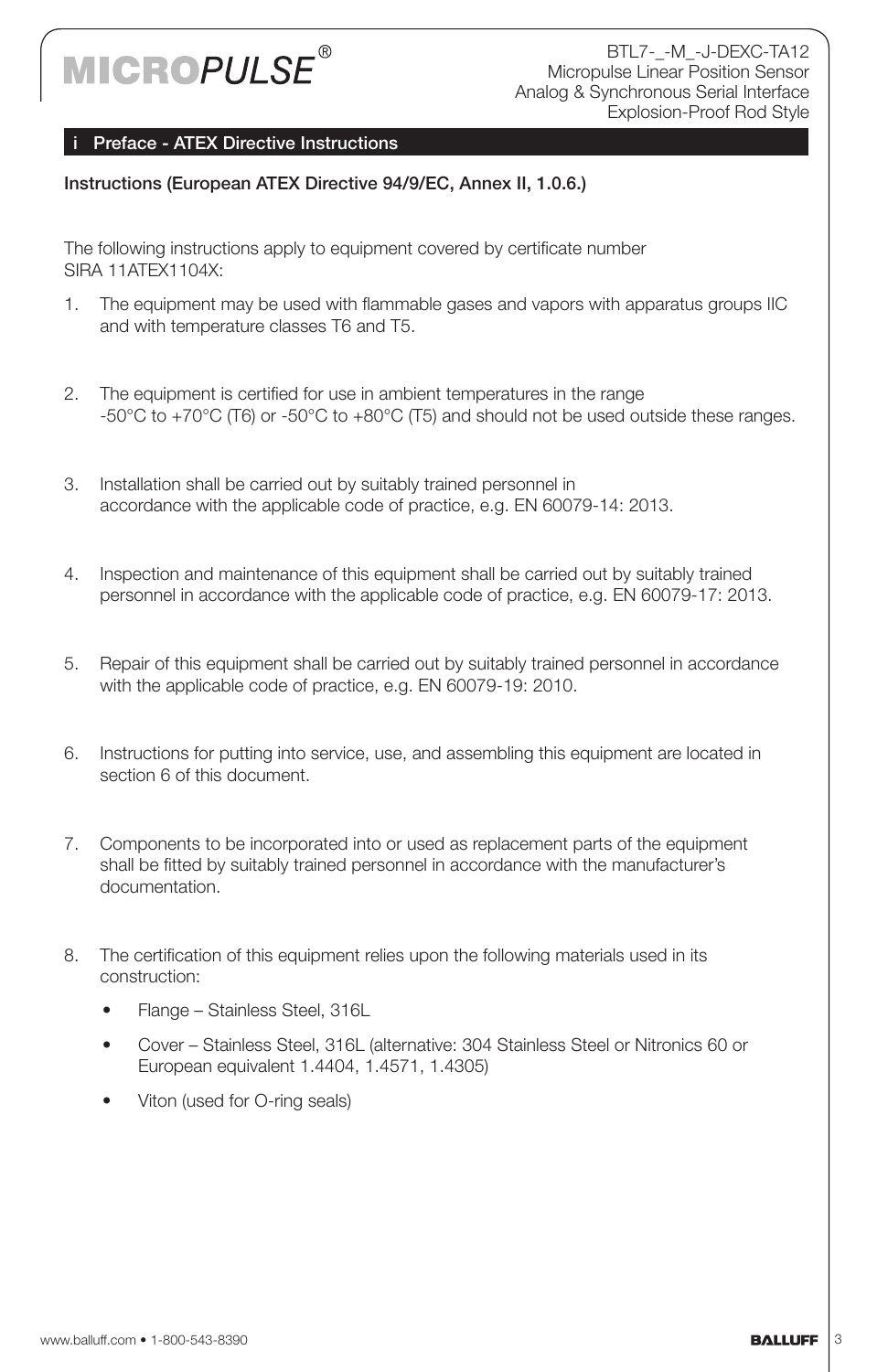# **MICROPULSI**

### Preface - ATEX Directive Instructions (Continued)

If the equipment is likely to come into contact with aggressive substances, then it is the responsibility of the user to take suitable precautions that prevent it from being adversely affected, thus ensuring that the type of protection provided by the equipment is not compromised.

Aggressive Substances: e.g. acidic liquids or gases that may attack metals, or solvents that may affect polymeric materials. Suitable Precautions: e.g. regular checks as part of routine inspections or establishing from the material's data sheets that it is resistant

9. See the diagram of the product label in section 3 of this document for appropriate markings, ratings, and manufacture contact information.

to specific chemicals.

10. The characteristics of the equipment are detailed in section 4 of this document.

#### 1 Introduction

Read this manual before installing and operating the Micropulse linear position sensor.

#### 1.1 Scope

This document provides installation instructions and technical data specific to the Micropulse EX linear position sensor. Detailed technical specifications for the electronics package can be found in the standard Micropulse linear position sensor User's Guides, corresponding to the relevant type of output signal.

### 1.2 Safety Advisory

Read this manual before installing the Micropulse EX linear position sensor. The Micropulse EX linear position sensor should be installed by qualified personnel and used in accordance with the conditions for which it was designed. Any unauthorized modification could result in equipment damage or personal injury, and is expressly forbidden.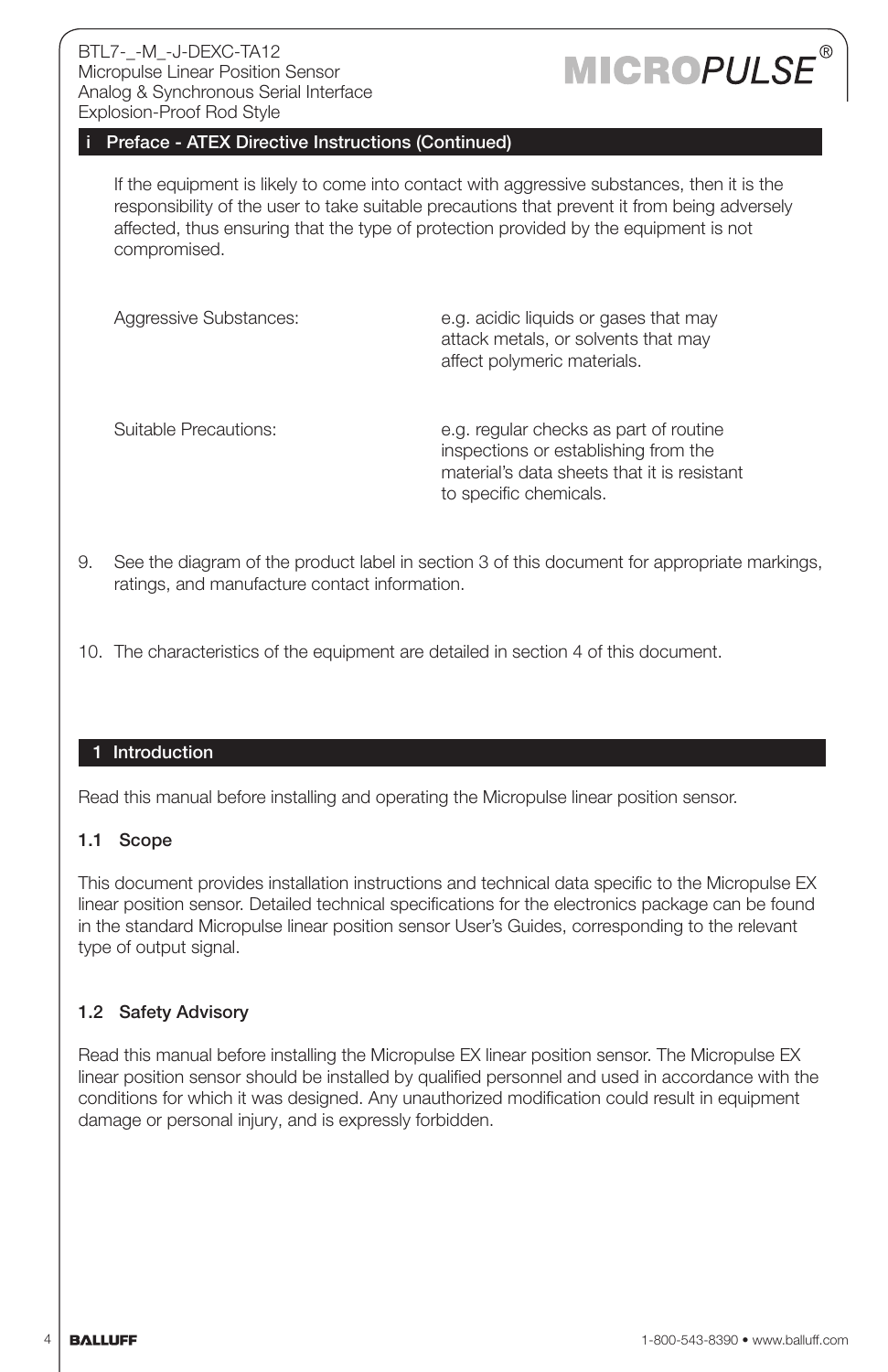### **IICROPULSE®**

BTL7-\_-M\_-J-DEXC-TA12 Micropulse Linear Position Sensor Analog & Synchronous Serial Interface Explosion-Proof Rod Style

### 1.3 Use and Inspection

The relevant safety regulations must be followed when using the linear position sensor system. In particular, steps must be taken to ensure that should the linear position sensor system become defective, no hazards to persons or property can result. This includes the installation of additional safety limit switches, emergency shutoff switches and maintaining the permissible ambient conditions.

### Approvals:

| CSA15.2411253X | Class I Zone 1 AEx d IIC T* Ga/Gb T6 Ta -50 $^{\circ}$ to 70 $^{\circ}$ C, T5 Ta -50 $^{\circ}$ to 80 $^{\circ}$ C<br>Class I Zone 1 Ex d IIC T* Gb T6 Ta -50° to 70°C, T5 Ta -50° to 80°C<br>Class I, Division 1, Groups A, B, C, D<br>Class II, Division 1, Groups E,F,G;<br>Class III T6 Ta -50° to 70°C, T5 Ta -50° to 80°C Type 4X/6P; IP68<br>SIRA 11ATEX1104X<br><b>IECEX SIR 11.0048X</b> |
|----------------|---------------------------------------------------------------------------------------------------------------------------------------------------------------------------------------------------------------------------------------------------------------------------------------------------------------------------------------------------------------------------------------------------|
| CE             | $\langle \xi \cdot \rangle$    1/2GD<br>Ex d IIC T* Ga/Gb Ta -50 $^{\circ}$ to 70 $^{\circ}$ C (T6) -50 $^{\circ}$ to 80 $^{\circ}$ C (T5)<br>Ex t IIIC T85/T100°C Da IP68 Ta -50° to 70°C (T85) -50° to 80°C (T100)<br>CC 0518 $\langle x \rangle$ (manufactured in the USA)<br>$\mathsf{CE}$ 0102 $\langle x \rangle$ (manufactured in Germany and Hungary)                                     |

### 2 General Information

### 2.1 Functional Description

The Micropulse EX linear position sensor is designed to provide highly accurate position feedback in areas containing potentially explosive gases and dusts.

The Micropulse EX linear position sensor consists of:

- A heavy-duty stainless steel housing with a Modified 1/2"-14 NPT threaded conduit opening for cable entry. Modified threading in accordance with FM Standard 3615, Chapter 3.3.3, Paragraph D, Section 1. Manufacturer does not supply conduit.
- An internal electronics module/sensing element that provides electrical position feedback signals in the form of an analog voltage, analog current, or synchronous serial signals. The internal electronics module/sensing element can be replaced while the external housing stays in place.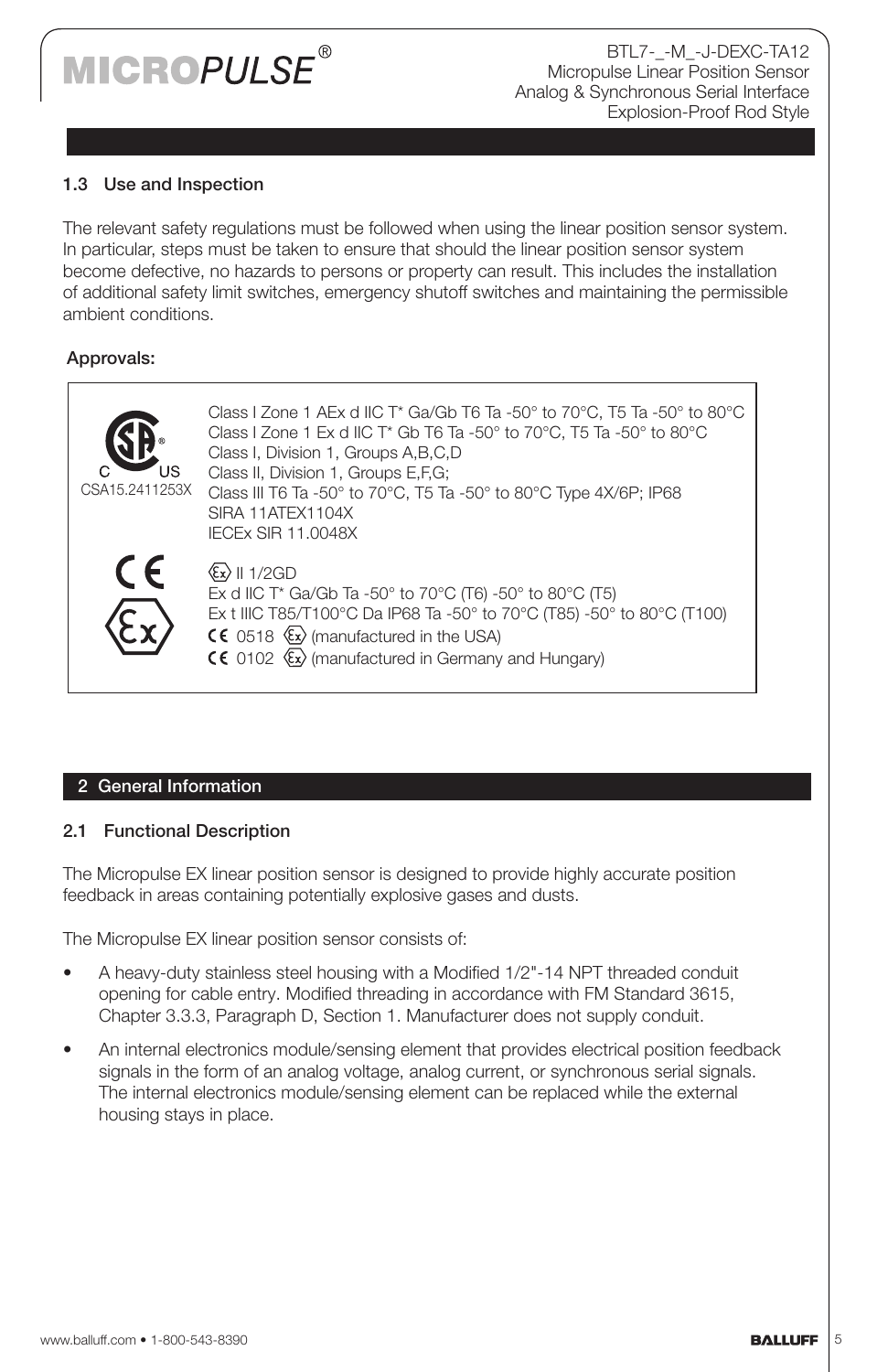# **MICROPULSE**

### 3 Component Overview



- 12. Flange O-Ring (not visible).
- 13. External Housing GND.
- 14. Internal Housing GND.
- 15. 1/2"-14 NPT-to-M20 Adapter (optional). See section 5.2 for additional information.
- 16. Product Label (enlarged to show content).
- 17. Ordering code for complete linear position sensor assembly.
- 18. Cover secondary retaining screw.
- 19. Location of ordering code for replacement electronics module.
-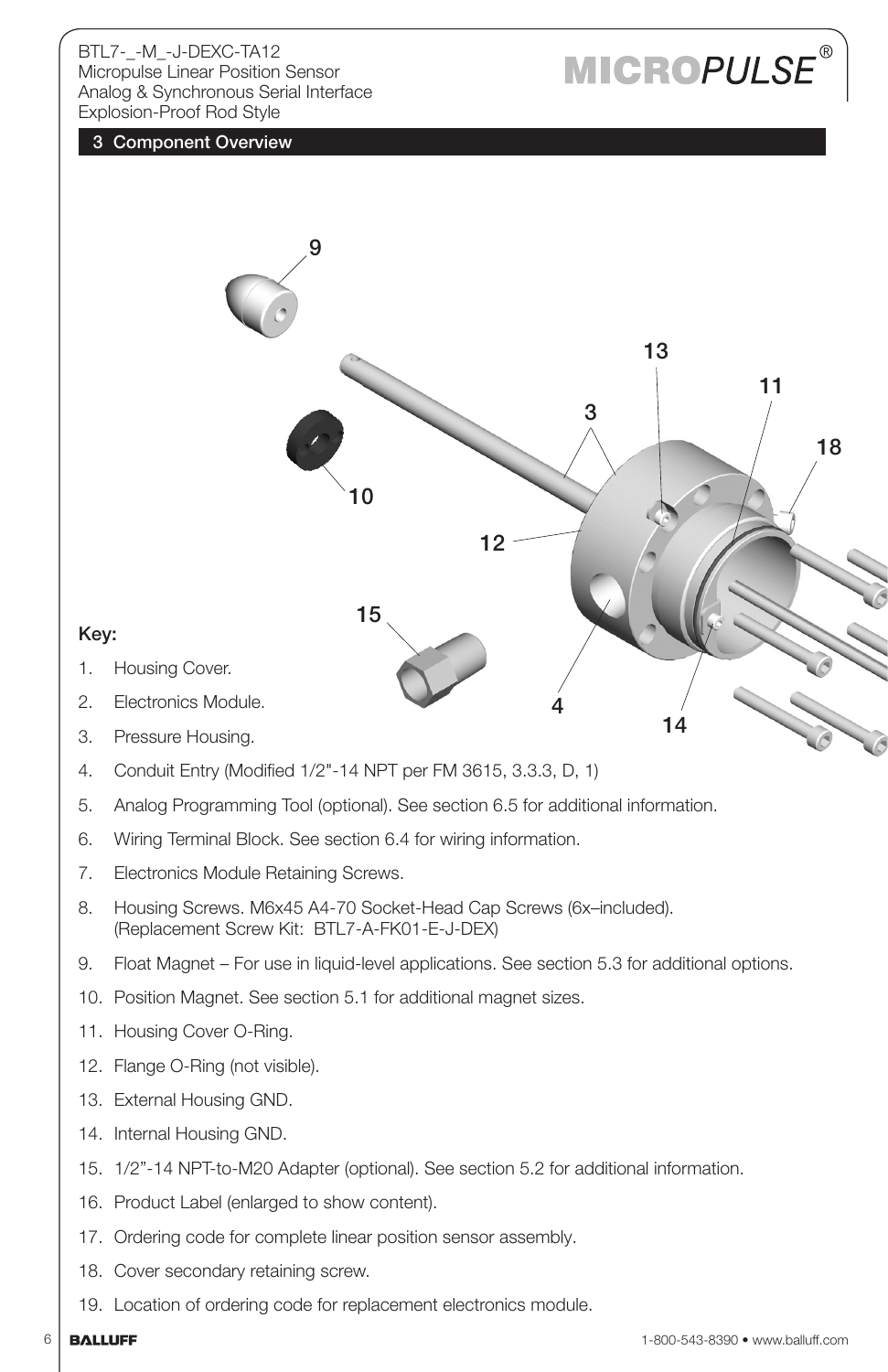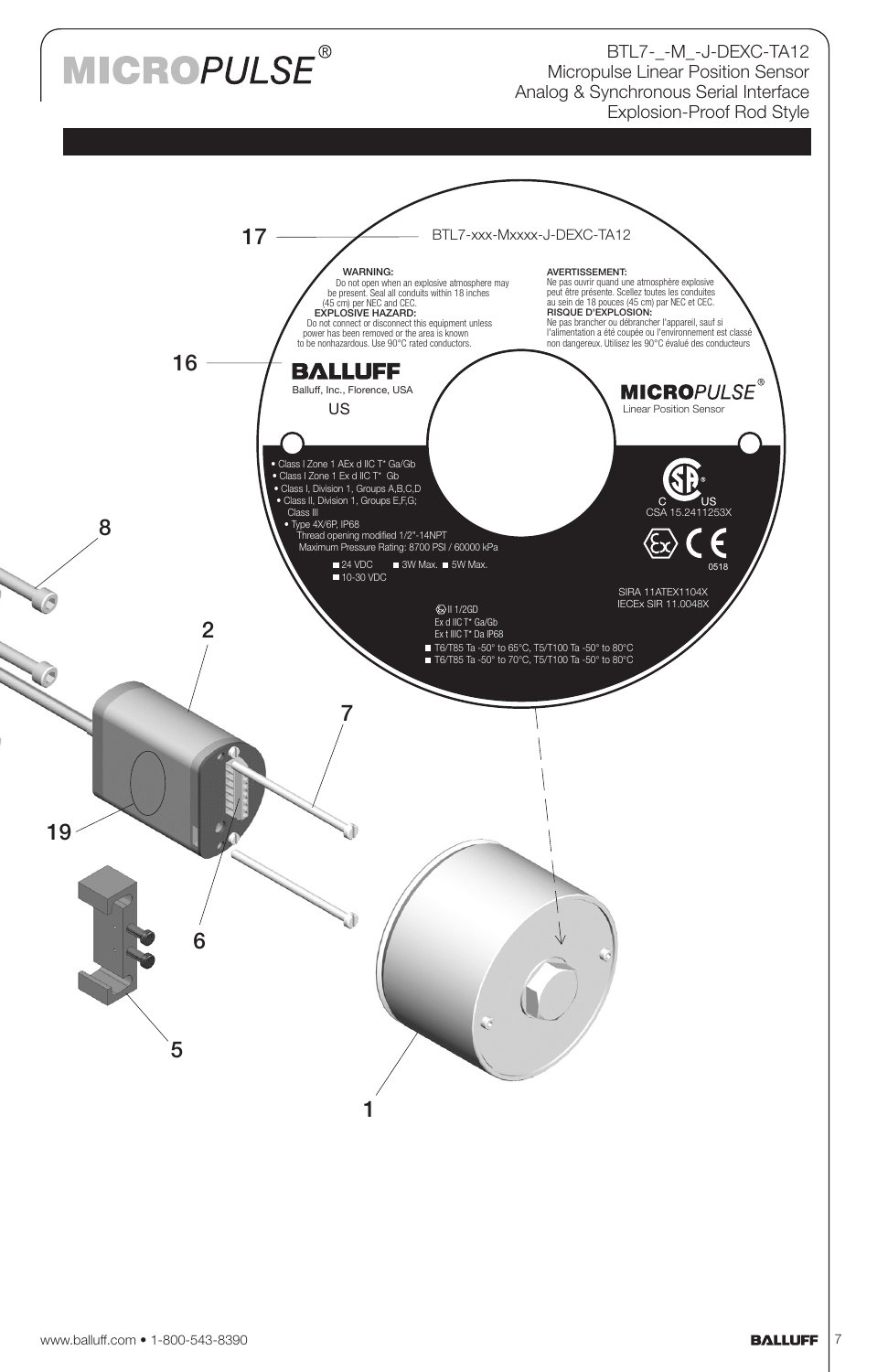# 4 Mechanical Data<br>4.1 Dimensions



### **MICROPULSE**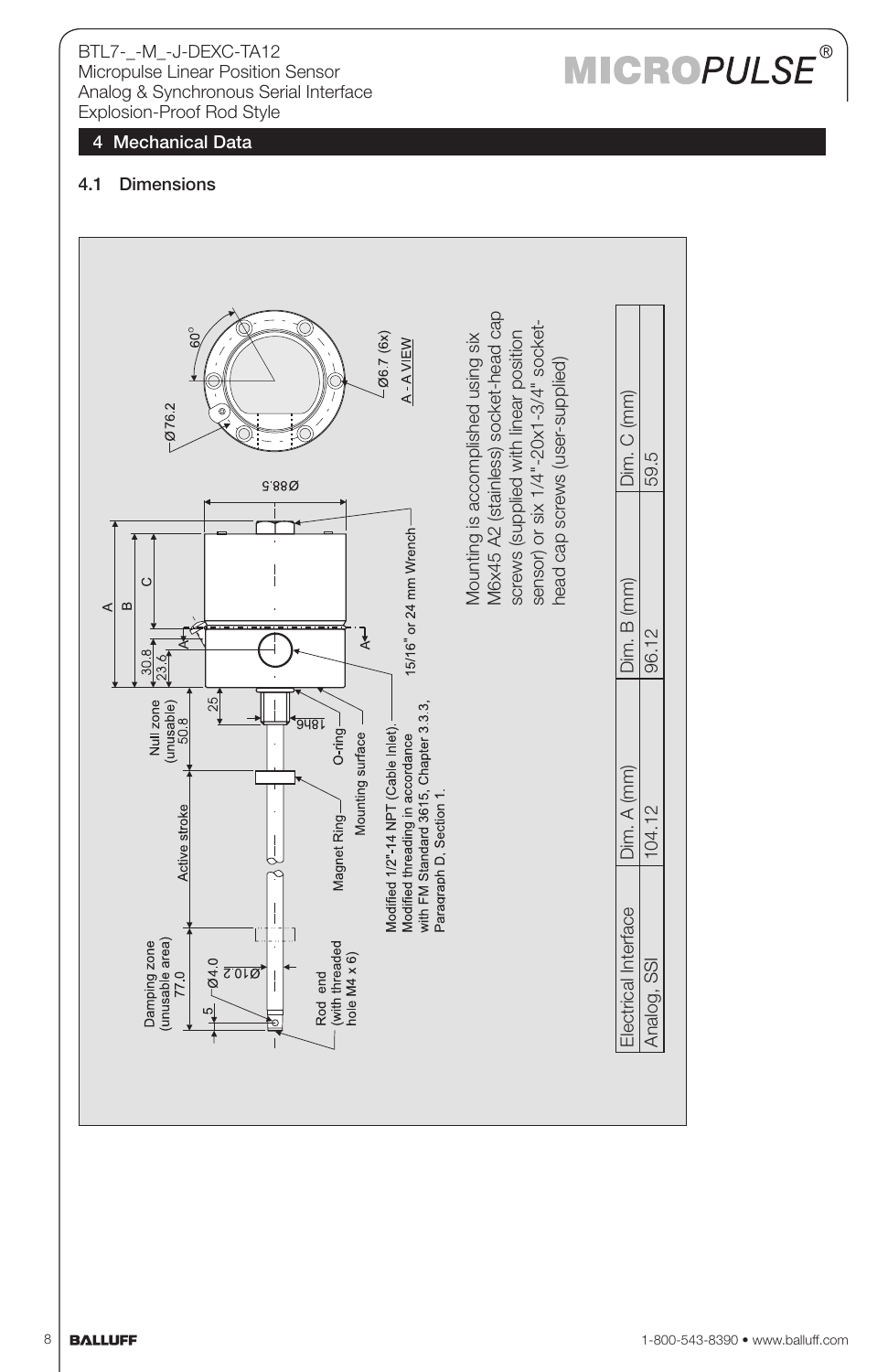# **MICROPULSE®**

BTL7-\_-M\_-J-DEXC-TA12 Micropulse Linear Position Sensor Analog & Synchronous Serial Interface Explosion-Proof Rod Style

### 4.2 Specifications

| Specifications                          |                                                                                                                                              |
|-----------------------------------------|----------------------------------------------------------------------------------------------------------------------------------------------|
| Measurement Type                        | Linear Displacement                                                                                                                          |
| Measuring Range                         | 51 mm (2 in.) to 7620 mm (300 in.)                                                                                                           |
| <b>Connection Means</b>                 | Internal screw-type terminal block, Min. 26 AWG/Max. 14 AWG                                                                                  |
| Shock Rating                            | 100 g/6 ms per IEC 68-2-27                                                                                                                   |
| <b>Vibration Rating</b>                 | 12 g, 10 to 200 Hz per IEC 68-2-6                                                                                                            |
| Environmental Protection                | IP68*                                                                                                                                        |
|                                         | "To maintain the IP68 rating, ensure that the connection at the conduit opening also meets<br>this standard.                                 |
|                                         | Thread sealant should be used on the conduit opening to ensure protection against moisture<br>ingress.                                       |
|                                         | Take care to prevent the possibility of internal condensation in the conduit from entering the<br>position sensor housing.                   |
| Housing/Rod Material                    | Stainless steel, 316L                                                                                                                        |
| <b>Cover Material</b>                   | Stainless steel, 316L (Standard version)                                                                                                     |
|                                         | Alternative: 304 Stainless Steel or Nitronics 60 or European equivalent (1 4404, 1 4571, 1 4305)                                             |
| Cover O-Ring Material                   | Viton                                                                                                                                        |
| Pressure Rating, Rod                    | 8700 psi (600 bar)                                                                                                                           |
| Standard Operating Temperature<br>Range | -40°C to +80°C (-40°F to +176°F) (Refer to Approvals on page 5 for application specific<br>temperature constraints.)                         |
| Extended Low Temperature Operation      | · Stroke length limited to 2680 mm                                                                                                           |
| to -50°C (-58°F): Specify SA418         | . Only valid for transducers with analog interface                                                                                           |
| Option (consult factory)                | • Transducer must remain constantly under power at temperatures below-40°C (-40°F)<br>Sampling rate half of standard                         |
| Storage Temperature Range               | 50°C to +85°C (-58°F to +185°F) (Refer to Approvals on page 5 for application specific                                                       |
|                                         | temperature constraints.)                                                                                                                    |
| Humidity                                | <90%, non-condensing                                                                                                                         |
| Electrical Performance Specifications   | For complete electrical and performance specifications, refer to Micropulse BTL7<br>B/Z-housing User Guides for the appropriate output type. |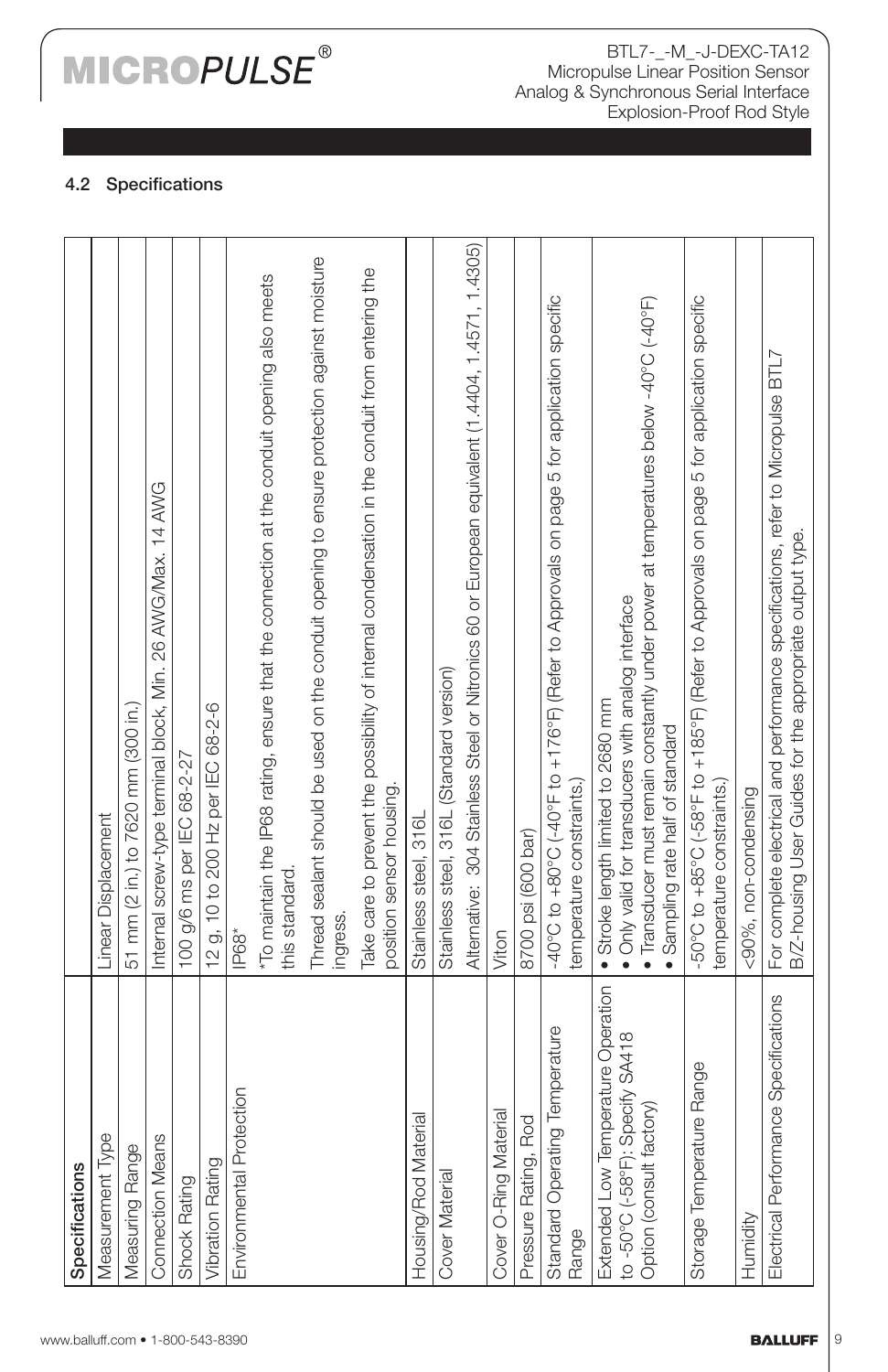# **MICROPULSE®**

### 5 Accessories (Order Separately)

### 5.1 Magnets

| Order code  | BAM013L        | BAM013P              | BAM013J               |
|-------------|----------------|----------------------|-----------------------|
| Part number | IBTL-P-1013-4R | <b>BTL-P-1013-4S</b> | <b>IBTL-P-1012-4R</b> |
| Material    | IAluminum      | l Aluminum           | I Aluminum            |
| Weight      | 12 g           | 12 g                 | 12g                   |









### 5.2 Conduit Adapter

| Order code                      | BAM011T                                                                                                                                                                                                   |  |
|---------------------------------|-----------------------------------------------------------------------------------------------------------------------------------------------------------------------------------------------------------|--|
| Part number                     | IBTL-A-AD09-M-00EX                                                                                                                                                                                        |  |
| Material<br>Nickel-Plated Brass |                                                                                                                                                                                                           |  |
| Approvals                       | $ \mathcal{E}_\mathbf{x}\rangle$ SIRA00ATEX1094<br>AEx de Class 1, Zone 1, Groups   & IIC<br>EEx de   & IIC<br>Class I Division 1 & 2, Groups A, B, C, D<br>Class II & III, Groups E, F, G<br>IM2. II2 GD |  |

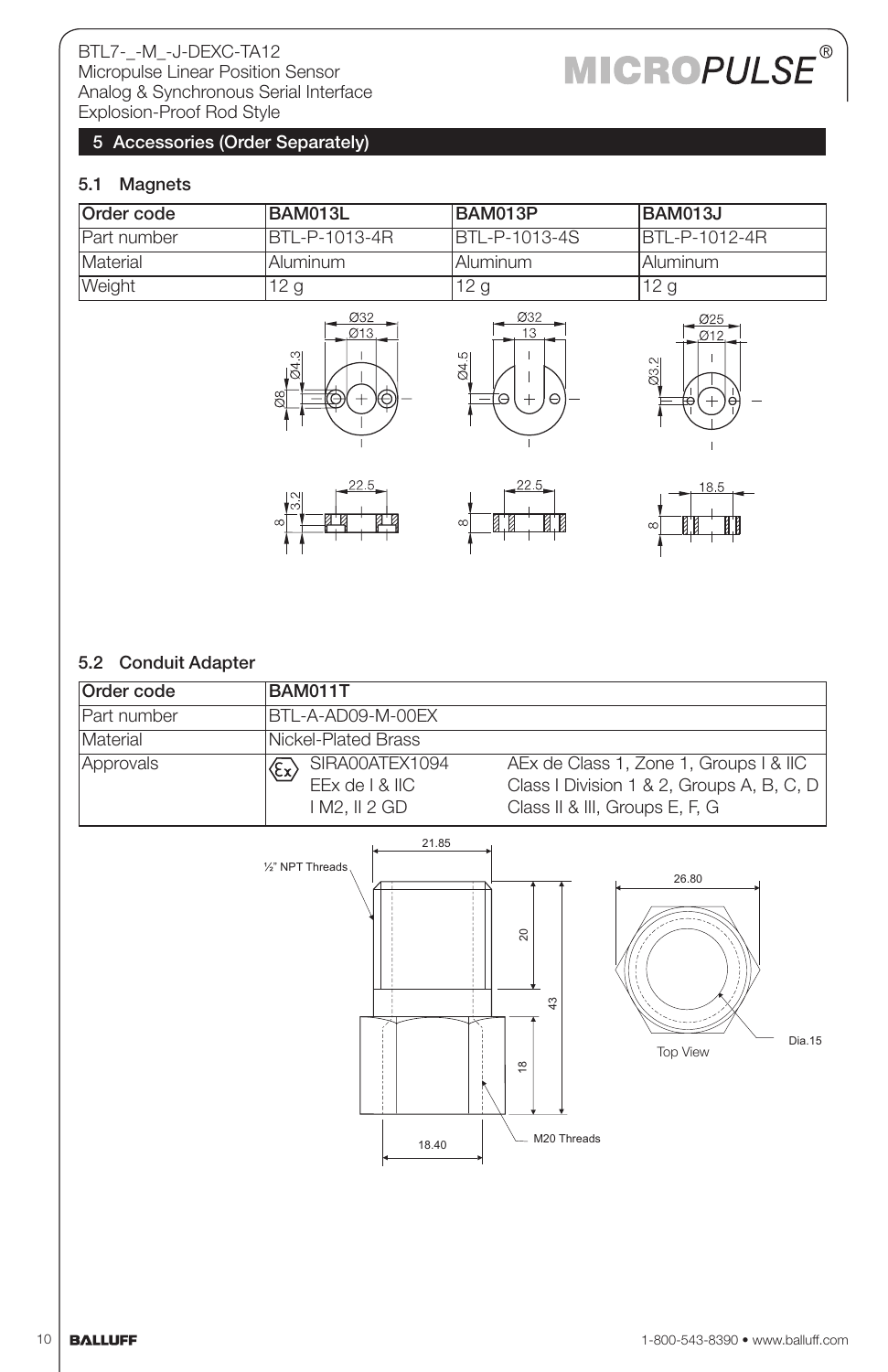# **MICROPULSE®**

BTL7-\_-M\_-J-DEXC-TA12 Micropulse Linear Position Sensor Analog & Synchronous Serial Interface Explosion-Proof Rod Style

### 5.3 Floats

| Order code                              | <b>BAM014A</b>          | BAM014E                 |
|-----------------------------------------|-------------------------|-------------------------|
| <b>Part number</b>                      | BTL2-S-5113-4K-EX       | BTL2-6216-8P-EX         |
| Material                                | Stainless 316           | Stainless 316           |
| Weight                                  | 26q                     | 141 a                   |
| Minimum fluid density                   | $0.7$ g/cm <sup>3</sup> | $0.6$ g/cm <sup>3</sup> |
| Immersion depth in 1 $g/cm^{3}(H_{2}O)$ | l26 mm                  | 41 mm                   |
| Immersion depth in 0.7 $q/cm3$          | 40 mm                   | 157 mm                  |

NOTE: The use of float magnets other than those shown on this page is not approved.





| Order code                               | <b>BAM0148</b>              | <b>BAM0147</b>        |
|------------------------------------------|-----------------------------|-----------------------|
| Part number                              | <b>IBTL2-S-4414-4Z01-EX</b> | BTL2-S-4414-4Z-EX     |
| Material                                 | Stainless 316               | Stainless 316         |
| <b>Weight</b>                            | 52 g                        | 34 g                  |
| Minimum fluid density                    | $0.85$ g/cm <sup>3</sup>    | $ 0.7 \text{ q/cm}^3$ |
| Immersion depth in 1 $g/cm^{3}(H_{2}O)$  | 145 mm                      | l30 mm                |
| Immersion depth in 0.7 g/cm <sup>3</sup> | <b>Sinks</b>                | l39 mm                |



### 5.4 Tool Analog Programming Tool and USB Programming Hardware (PLUS Versions)

| Order code          | BAM02ME               | <b>BAE0040</b>                     |
|---------------------|-----------------------|------------------------------------|
| <b>IPart number</b> | IBTL7-A-EH03          | IBTL7-A-CB01-USB-KA                |
| <b>Material</b>     | Acetal Plastic. Black | Box, ABS, Black; Cables, PVC, Gray |
| <b>Weight</b>       | 96 a                  | l200 a                             |

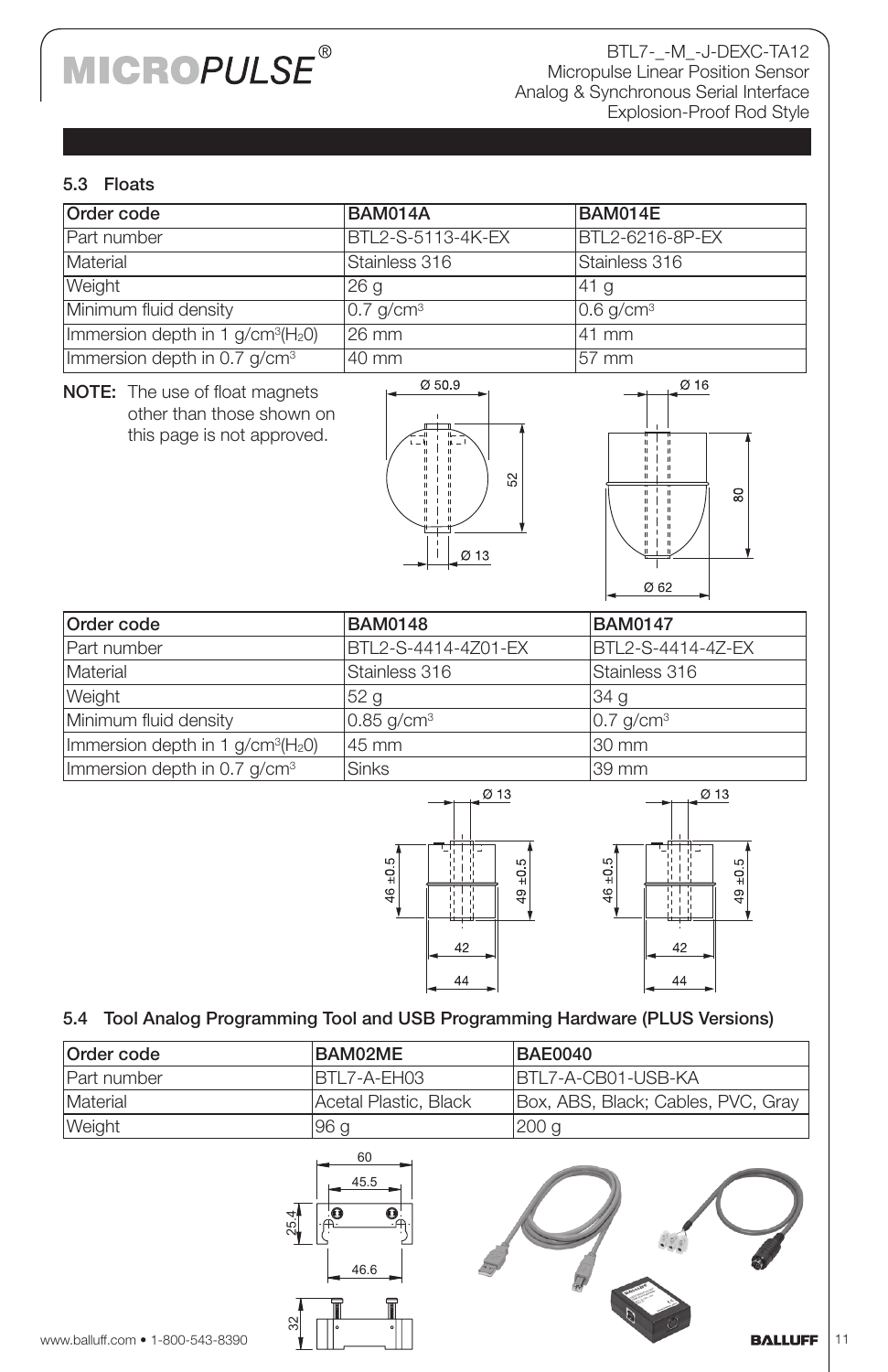### 6 Installation Instructions

### 6.1 Installation Procedure

Warning! Do not open when an explosive atmosphere may be present.

Attention! Seal all conduits within 18 inches per NEC and CEC. Manufacturer does not supply conduit.

Step 1: Unscrew and remove housing cover.

Step 2: Install linear position sensor into position. Secure linear position sensor using six M6x45 A4-70, stainless steel, socket head cap screws (supplied with linear position sensor), or with

1/4"-20 x 1-3/4", stainless steel socket head cap screws. Tighten screws to 3.5 Nm (2.6 ft-lbs.) torque. (Fig. 1)

Use 90°C rated conductors. Utilisez des conducteurs approuve 90° C

- Step 3: Connect wiring as indicated in section 6.4. (Fig. 2)
- Step 4: For analog output versions only—If necessary, scale the active stroke range per the instructions in section 6.5; otherwise, proceed to next step.
- Step 5: Replace the housing cover and tighten to 25 ft-lbs. minimum, 30 ft-lbs. maximum. Tighten secondary retaining screw (ATEX).





### 6.2 Installation in Hydraulic/Pneumatic Cylinders

If the linear position sensor is to be installed in a cylinder, prepare the cylinder port in accordance with the diagram below.





Bevel for O-Ring 15.4x2.1

### Avertissement! Ne pas ouvrir si l'environnement est explosive.

Attention! Scellez toutes les conduites au 18 pouces par NEC et CEC. Le fabricant ne fournit pas de conduit.

**MICROPULSE**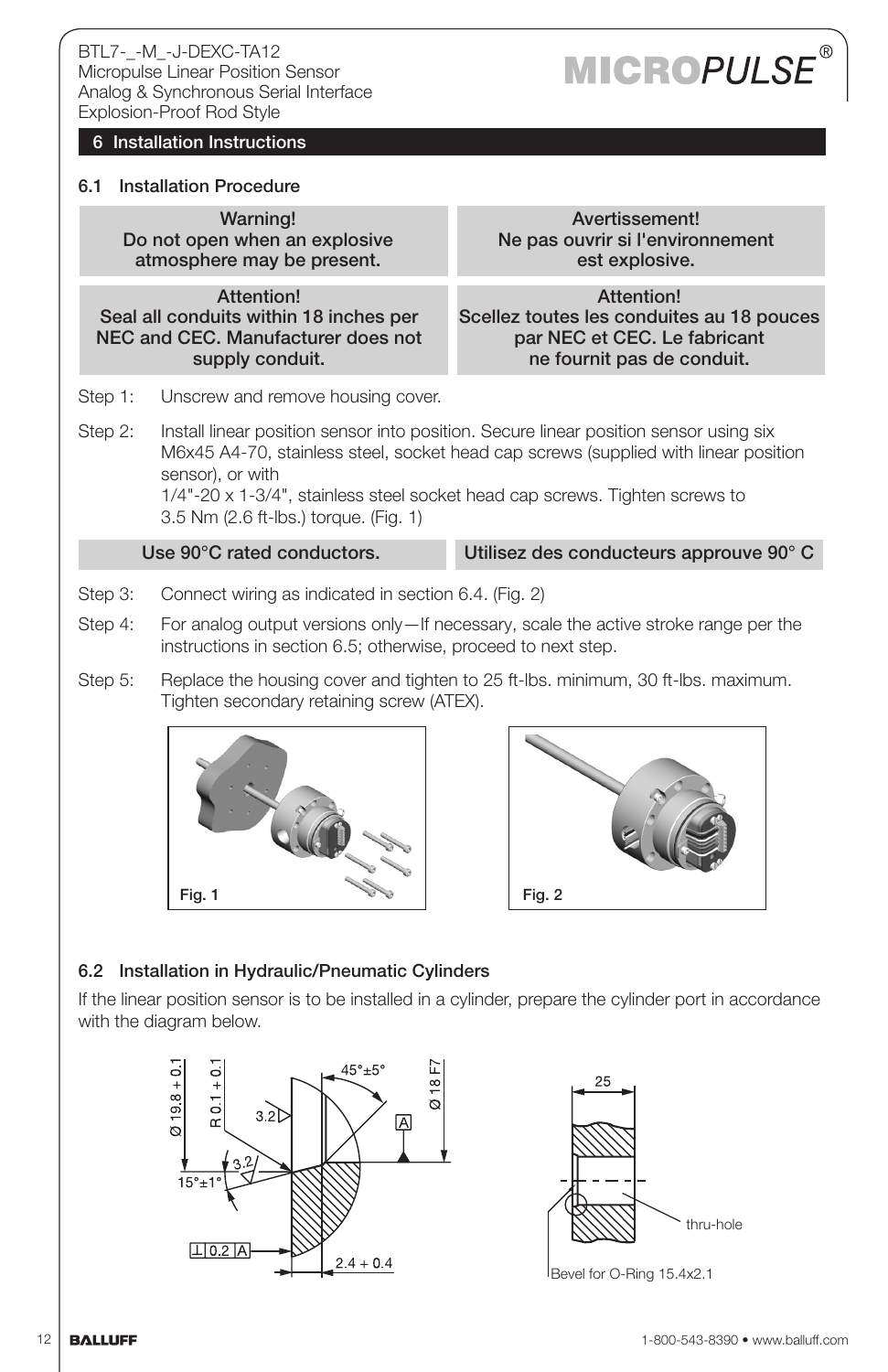### **MICROPULSE®**

BTL7-\_-M\_-J-DEXC-TA12 Micropulse Linear Position Sensor Analog & Synchronous Serial Interface Explosion-Proof Rod Style

### 6.3 Installing in Locations Classified as Zone 0 Under ATEX and IECEx Guidelines

Only the rod section of the linear position sensor may extend into Zone 0. To ensure safe isolation between Zone 0 and Zone 1, the relevant safety regulations detailed in IEC/EN60079-26 must be strictly adhered to. The linear position sensor must be installed in a manner that will result in a sufficiently tight joint (IP67) or flameproof joint (IEC/EN60079-1) between the less hazardous area and Zone 0.

When using a float magnet, it is necessary that a static discharge between the linear position sensor rod and the inner portion of the float be prevented. The floats listed in the accessory section (5.2) are designed so that, in normal operation, the float is tilted, thereby ensuring mechanical contact between the linear position sensor rod and the float wall. Do not use other types of floats or attempt to disable this design feature.

Note: The linear position sensor is not approved for use in locations classified as Zone 0 under North American guidelines.



#### 6.4 Wiring

| Type           | TA12 ANA Voltage (A/G) | TA12 ANA Current (C/E) | TA12 SSI (S)             |
|----------------|------------------------|------------------------|--------------------------|
| TA12 Pins      |                        |                        |                          |
|                | not used               | Signal Out 1           | $CLK+$                   |
| $\overline{2}$ | Signal Common          | Signal Common          | DATA+                    |
| lЗ             | Signal Out 1           | Signal Out 2*          | ICLK-                    |
| $\overline{4}$ | Supply GND             | Supply GND             | Supply GND               |
| 15             | 1030 V Supply          | 1030 V Supply          | 1030 V Supply            |
| l6             | Signal Out 2           | not used               | DATA-                    |
|                | La (programming input) | La (programming input) | La (programming input)** |
| l8             | Lb (programming input) | Lb (programming input) | Lb (programming input)** |

\*Only available on -E501 Version

\*\*Only on -S501 Verision

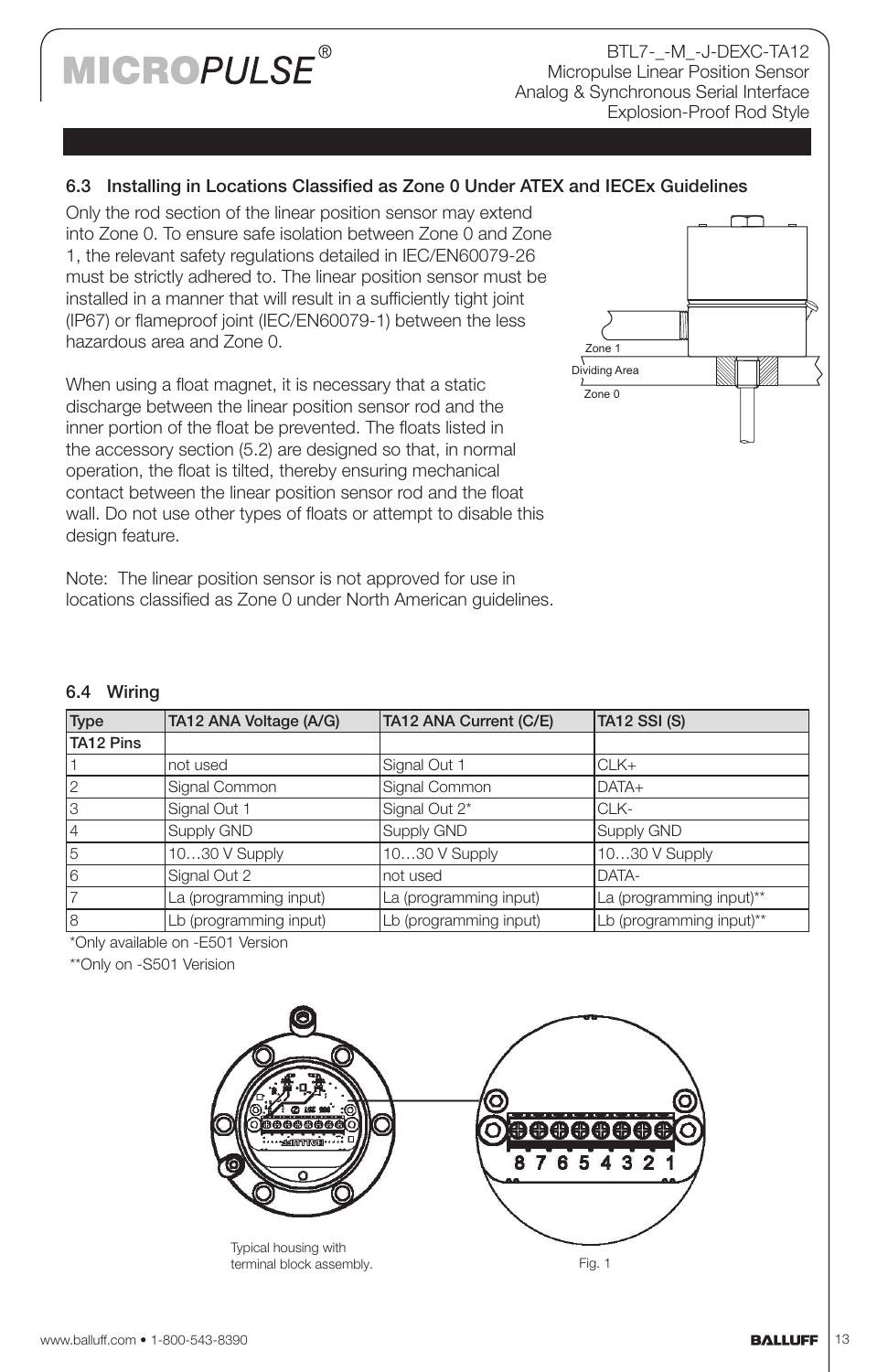# **MICROPULSE**

### 6 Installation (Continued)

### 6.5 Using Analog Programming Tool

6.6 Using USB Programming Hardware (PLUS Versions)

Warning! Do not open when an explosive atmosphere may be present.

Avertissement! Ne pas ouvrir si l'environnement est explosive.

- 6.5 Versions of the Micropulse EX linear position sensor with an analog output, (ordering code A, B, C, E or G), have an electrical stroke that is 100% scalable. An optional analog programming tool is used to change the factory default stroke length.
	- Step 1: Unscrew and remove main housing cover. (Fig. 5)
	- Step 2: Slide programming tool into place as shown. (Fig. 3)
	- Step 3: Program the electrical stroke in accordance with the instructions in the standard Micropulse linear position sensor user's guide. (Fig. 4)
	- Step 4: Replace housing cover and tighten securely. Tighten secondary retaining screw (ATEX).



Optional Analog Programming Tool BTL7-A-EH03

- 6.6 Step 1: Unscrew and remove main housing cover. (Fig. 5)
	- Step 2: Connect communication box as per instructions included with the kit.
	- Step 3: Program and configure as per instructions included with the kit.
	- Step 4: Replace the housing cover and tighten securely. Tighten secondary retaining screw (ATEX).

### 6.7 Replacing Electronics Module

#### Warning!

Do not open when an explosive atmosphere may be present.

### Attention!

Replacement parts must be obtained from Balluff to ensure that the product certification is not invalidated.

Step 1: Disconnect power source.

- Step 2: Unscrew and remove main housing cover. (Fig. 5)
- Step 3: Disconnect wiring and note wire locations for re-assembly.
- Step 4: Remove the 2 electronics module retaining screws.
- Step 5: Carefully slide electronics module/waveguide assembly out of the pressure housing. Avoid bending the waveguide assembly. (Fig. 6)
- Step 6: Carefully slide the new electronics module into the pressure housing. Avoid bending the waveguide assembly.
- Step 7: Secure the electronics module using the 2 new screws provided with the replacement module.
- Step 8: Connect wiring as per section 6.4.
- Step 9: Remove and replace the housing O-ring with the new O-ring provided with the replacement module.

Avertissement! Ne pas ouvrir si l'environnement est explosive.

Attention! Les pièces de rechange doivent proveni de Balluf pour s'assurer que la certification de produit n'est pas invalidée



Step 10: Replace housing cover. Tighten housing cover to 25 ft-lbs. minimum, 30 ft-lbs. maximum. Mating surfaces should make contact. Tighten secondary retaining screw (ATEX).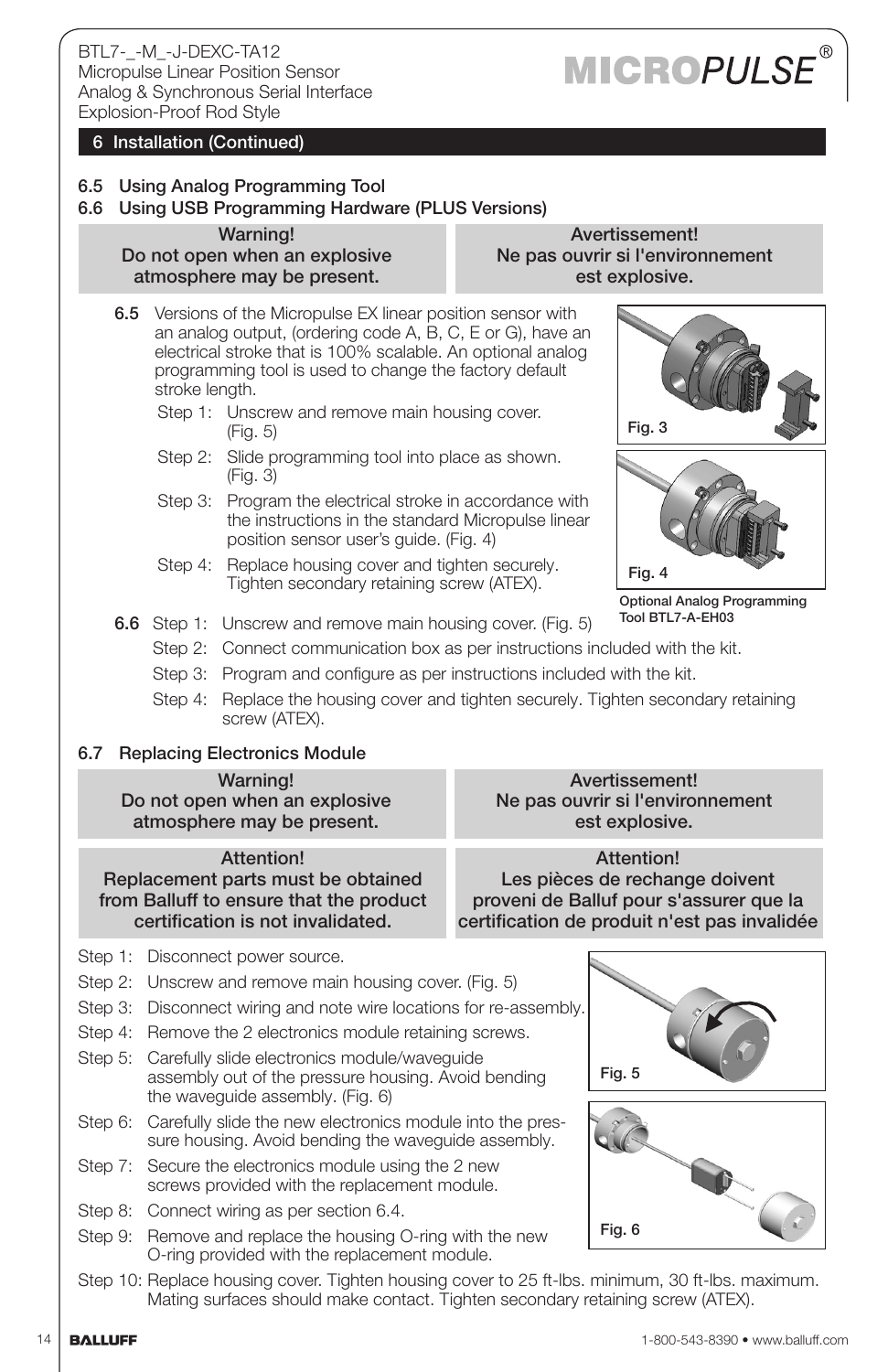

### **Ordering Code**